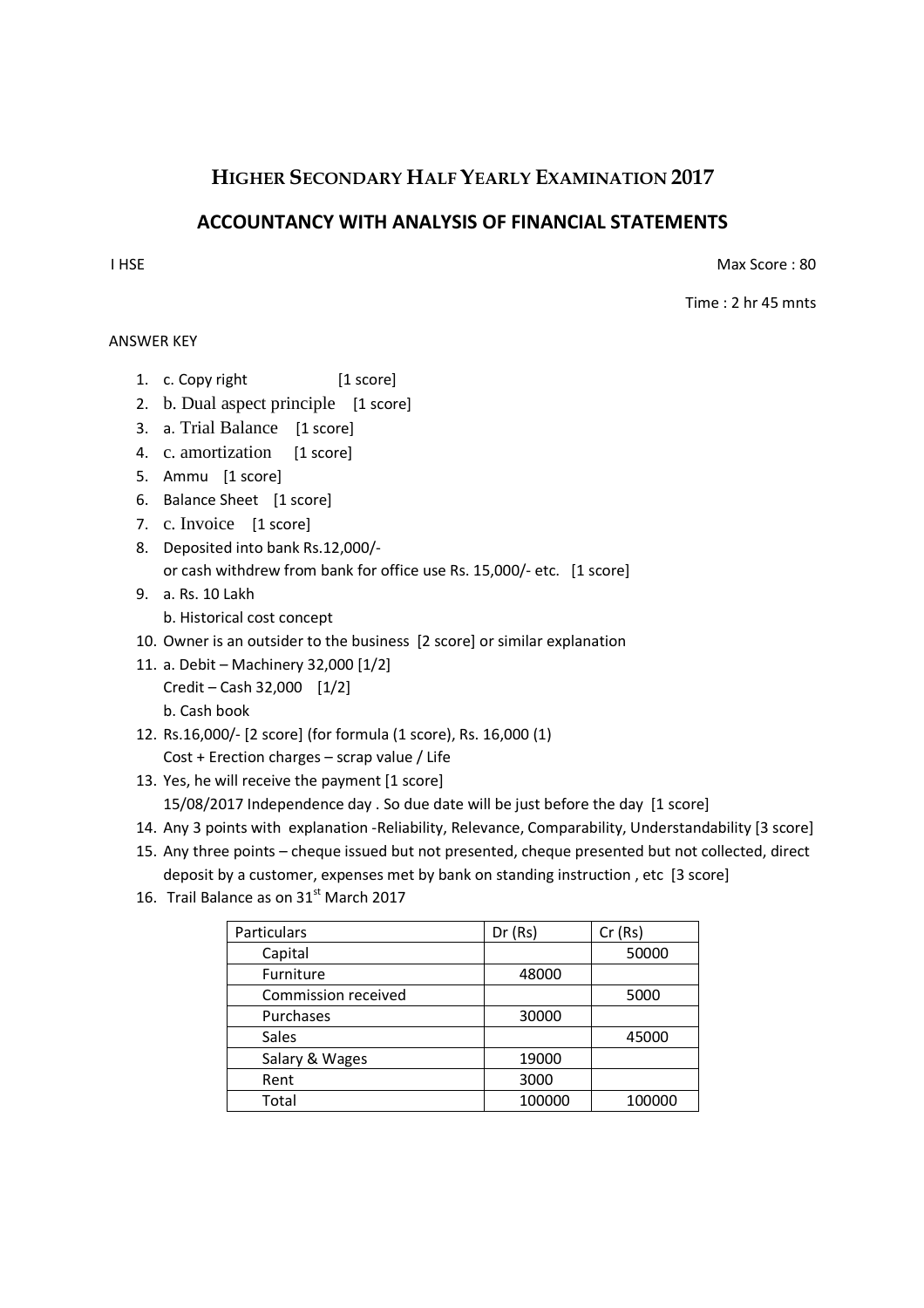#### 17. Binu received acceptance from Alan.

Drawer – Binu Drawee - Alan Payee – Binu (or any suitable example) [3 score]

18.

| Transaction                                    | Account   | Type of | Effect     |
|------------------------------------------------|-----------|---------|------------|
|                                                |           | Account | (Increase/ |
|                                                |           |         | Decrease)  |
| Purchased Furniture by<br>cheque $Rs.12,000/-$ | Furniture | Asset   | Increase   |
|                                                | Bank      | Asset   | Decrease   |
| Rent paid to Vijin<br>$Rs.6,000/-$             | Rent      | Expense | Increase   |
|                                                | Cash      | Asset   | Decrease   |
| Withdrew goods for<br>personal use by the      | Drawings  | Capital | Decrease   |
| proprietor Rs.5000/-                           | Purchase  | Expense | Decrease   |

- 19. Any four interested parties with their objective [4 score]
- 20. Any 2 Accounting principles/ concepts Separate Entity Concept, Going concern concept, Money measurement concept, Dual aspect concept, Accounting period concept, Materiality Principle, disclosure principle, historical cost principle, etc [4 score]

#### 21.

| Date   | Particulars             | L/F | Debit  | Credit |
|--------|-------------------------|-----|--------|--------|
|        |                         |     | Amount | Amount |
|        |                         |     | (Rs)   | (Rs)   |
| 2016   | Bank A/c Dr             |     | 12000  |        |
| Jan 19 | To Cash A/c             |     |        | 12000  |
| Jan 20 | Furniture A/c Dr        |     | 30000  |        |
|        | To Manu A/c             |     |        | 30000  |
| Jan 22 | Drawings A/c Dr         |     | 5000   |        |
|        | To Bank                 |     |        | 5000   |
| Jan 25 | Cash $A/c$<br>Dr D      |     | 9500   |        |
|        | Discount Allowed A/c Dr |     | 500    |        |
|        | To Vinod A/c            |     |        | 10000  |

- 22. Any four need for providing depreciation [4 score]
- 23. Cost of goods sold Rs.57,000/- [4 Score]
- 24. A. Asset Furniture, Cash at Bank
	- B. Liability Creditors, Bank Overdraft
	- C. Capital Capital, Drawings
	- D. Expense Discount Allowed, Stationery, Rent
	- E. Income Commission received

[5 Score]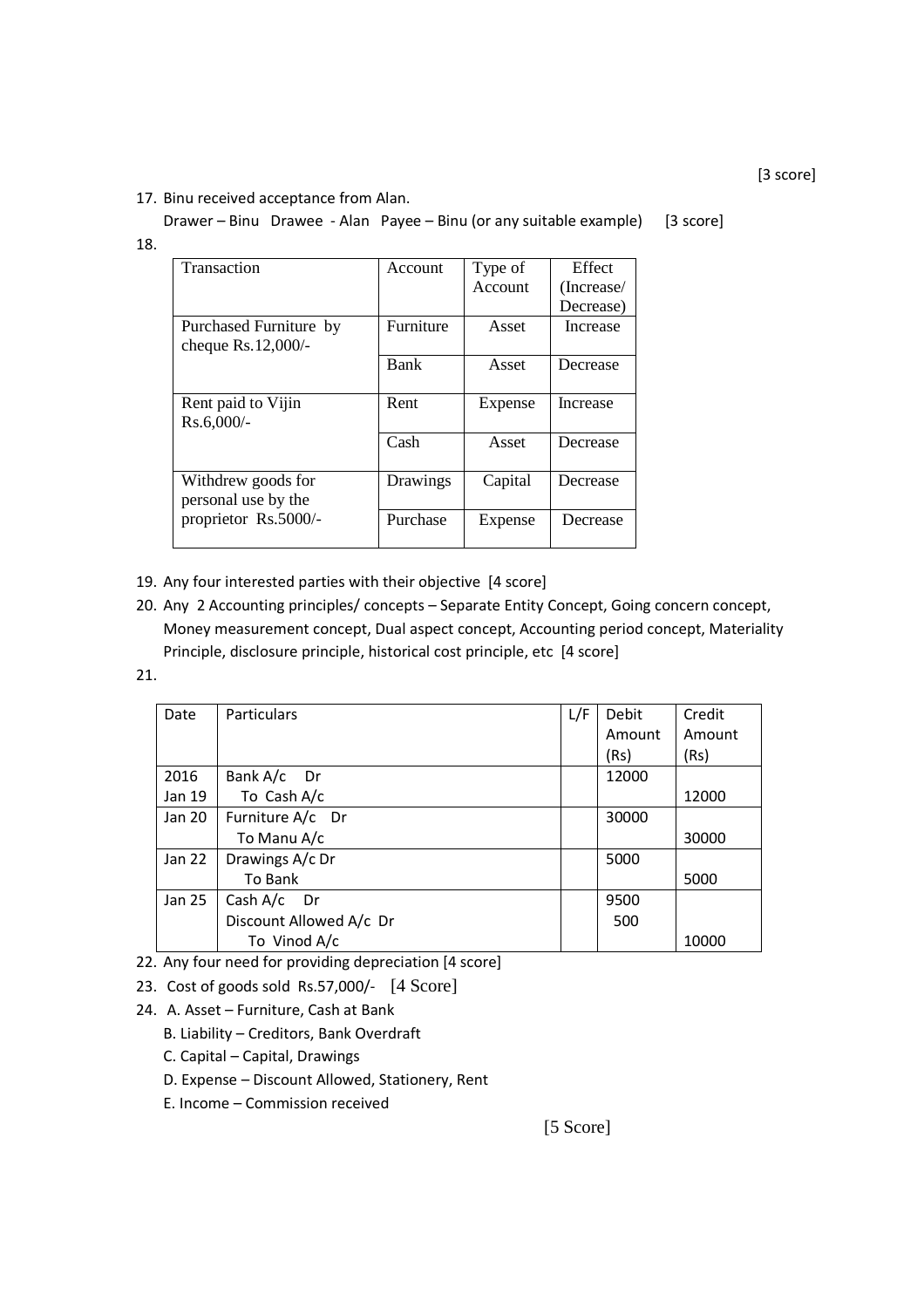## In the Books of Jose Stationeries SALES DAY BOOK

| Date   | <b>Particulars</b>                  |       | L/F | Invoice | Amount |
|--------|-------------------------------------|-------|-----|---------|--------|
|        |                                     |       |     | No      |        |
| 2017   | Vinayak Traders                     |       |     |         |        |
| June 1 | 36 Roban Note books @ Rs.20 each    | 720   |     |         |        |
|        | 24 Vijaya Notes books @ Rs. 30 each | 720   |     |         |        |
|        | 50 Rehin Pen @ Rs.8/- each          | 400   |     |         |        |
|        |                                     | 1840  |     |         |        |
|        | Trade discount @ 5%                 | 92    |     |         | 1748   |
|        |                                     |       |     |         |        |
|        |                                     | Total |     |         | 1748   |

### PURCHASE DAY BOOK

| Date    | Particulars                |       | L/F | Invoice | Amount |
|---------|----------------------------|-------|-----|---------|--------|
|         |                            |       |     | No      |        |
| 2017    | <b>Lissy Stores</b>        |       |     |         |        |
| June 10 | 50 VK pencils @ Rs.3 each  | 150   |     |         |        |
|         | 40 Rehin pens @ Rs. 7 each | 280   |     |         |        |
|         |                            | 430   |     |         |        |
|         | Trade discount @ 10%       | 43    |     |         |        |
|         |                            |       |     |         | 387    |
|         |                            |       |     |         |        |
|         |                            |       |     |         |        |
|         |                            | Total |     |         | 387    |

#### JOURNAL PROPER

| Date    | Particulars                    |       | L/F | Debit     | Credit             |
|---------|--------------------------------|-------|-----|-----------|--------------------|
|         |                                |       |     | Amount    | Amount             |
| 2017    |                                |       |     | <b>Rs</b> | <b>Rs</b>          |
| June 17 | Joseph A/c                     | Dr    |     | 40000     |                    |
|         | To Motor Van                   |       |     |           | 40000              |
|         | (Old Motor van sold to Joseph) |       |     |           |                    |
|         |                                |       |     |           |                    |
|         |                                |       |     |           |                    |
|         |                                | Total |     | 40000     | 40000              |
|         |                                |       |     |           | п.<br><i>r r</i> a |

[5 Score]

26.

## Bank Reconciliation Statement As on  $31<sup>st</sup>$  March 2017

| Particulars                  | Amount | Amount         |
|------------------------------|--------|----------------|
|                              | (Rs)   | <b>Rs</b>      |
|                              |        | $\overline{a}$ |
| a. Balance as per cashbook   | 20000  |                |
| b. Interest credited by bank | 2000   |                |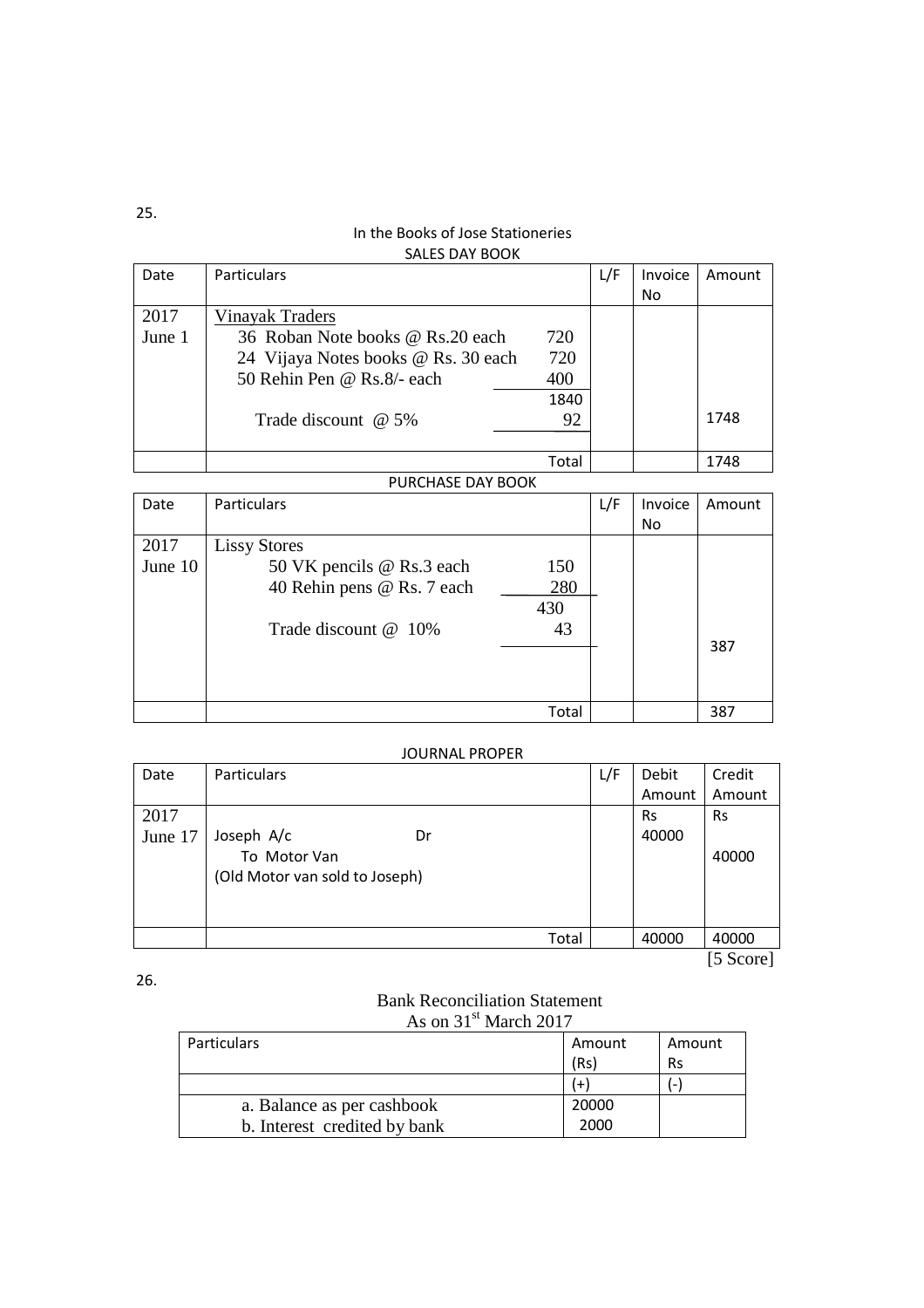| c. Insurance Premium paid by the bank   |      | 200   |
|-----------------------------------------|------|-------|
| d. Cheque issued but not presented for  | 7500 |       |
| payment                                 |      |       |
| e. Cheque deposited but not yet cleared |      | 10000 |
| f. Wrong debit by the bank Rs.100/-     |      | 100   |
| Balance as per passbook                 |      | 19200 |
|                                         |      | 29500 |

 $[5 \text{ Score}]$ 

| MACHINERY A/C |                |        |           |                    |                     |
|---------------|----------------|--------|-----------|--------------------|---------------------|
| Date/Year     | Particulars    | Amount | Date/Year | <b>Particulars</b> | Amount              |
| 2013          | To Cash        | 50000  | 2014      | By Depreciation    | 5000                |
| April 1       |                |        | March 31  | By Balance C/d     | 45000               |
|               |                | 50000  |           |                    | 50000               |
| 2014          | To Balance B/d | 45000  | 2015      | By Depreciation    | 6500                |
| April 1       |                |        | March 31  | By Balance C/d     | 58500               |
| July 1        | To Cash        | 20000  |           |                    |                     |
|               |                | 65000  |           |                    | 65000               |
| 2015          | To Balance B/d | 58500  | 2015      | By Depreciation    | 7000                |
| April 1       |                |        | March 31  | By Balance C/d     | 51500               |
|               |                | 58500  | 2015      |                    | 58500               |
| 2016          | To Balance B/d | 51500  | March 31  | By Depreciation    | 7000                |
| April 1       |                |        |           | By Balance C/d     | 44500               |
|               |                | 51500  |           |                    | 51500               |
|               |                |        |           |                    | $[5 \text{ Score}]$ |

### 28.

27.

### In the Books of Mahila JOURNAL ENTRIES

| Date      | Particulars                | L/F | Debit     | Credit    |
|-----------|----------------------------|-----|-----------|-----------|
|           |                            |     | Amount    | Amount    |
| 2017      |                            |     | <b>Rs</b> | <b>Rs</b> |
| July 16   | Suhara A/c<br>Dr           |     | 15000     |           |
|           | To Sales A/c               |     |           | 15000     |
|           | (sold goods to Mahila)     |     |           |           |
| 2017      | Bills Receivable A/c<br>Dr |     | 15000     |           |
| July $16$ | To Suhara A/c              |     |           | 15000     |
|           | (Accepted Bill received)   |     |           |           |
| 2017      | Bank A/c<br>Dr             |     | 14550     |           |
| July 17   | Discount A/c<br>Dr         |     | 450       |           |
|           | To Bills Receivable A/c    |     |           | 15000     |
|           | (Bill Discounted)          |     |           |           |
| 2017      | Suhara A/c<br>Dr           |     | 15000     |           |
| Oct 19    | To Bank A/c                |     |           | 15000     |
|           |                            |     |           | -- -      |

[5 Score]